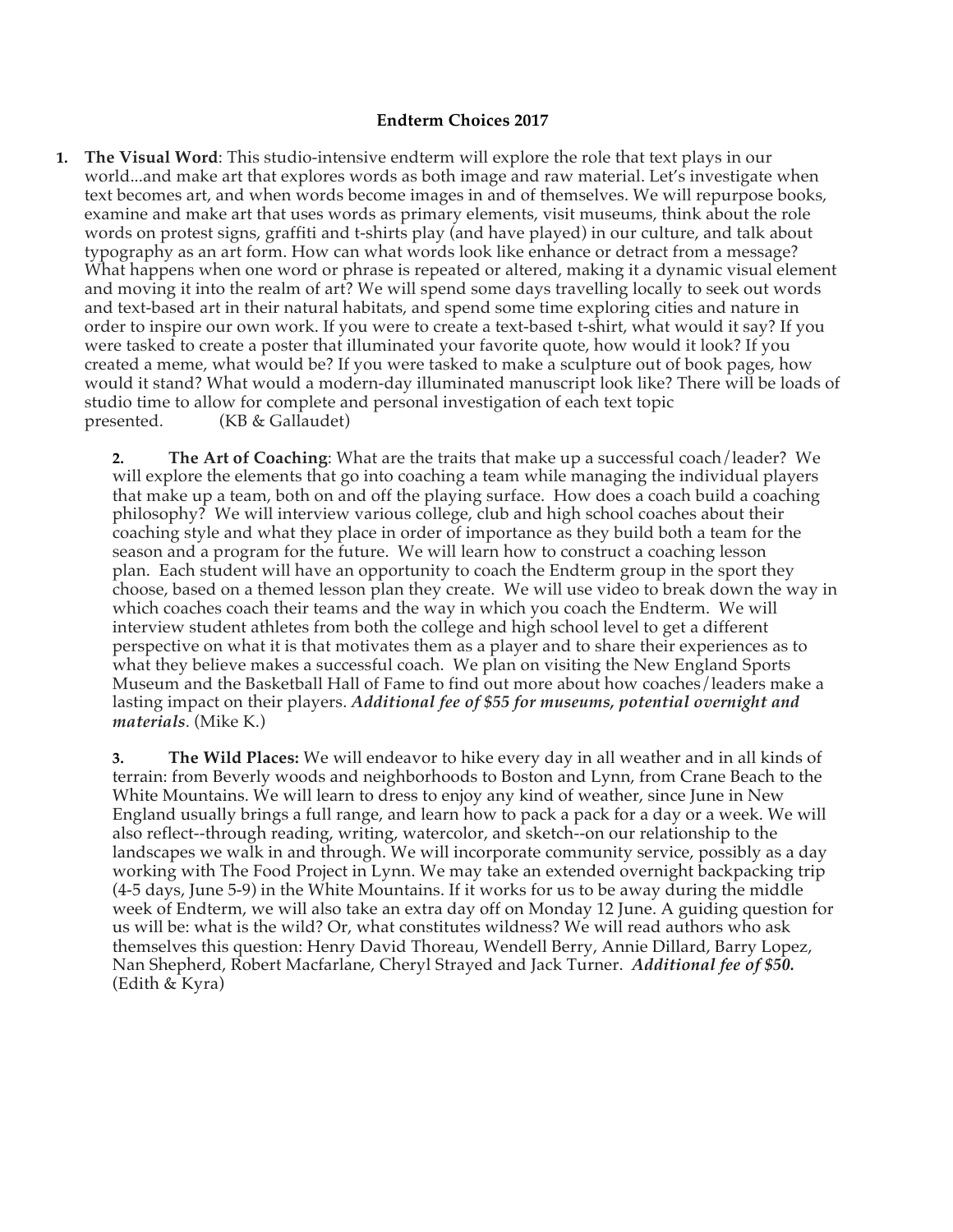**4. Supreme Court, Constitution & The Law**: This Endterm will explore a variety of topics concerning the Supreme Court, the Constitution, and the law. We will research current and historical Supreme Court cases and justices. We will put on mock trials playing the parts of justices and lawyers. We will learn how to debate Constitutional questions with Tim Averill, our debate coach. We will think about the connections between the Constitution and social justice, asking how the Bill of Rights protects individuals and whether the Constitution needs to be amended in order to protect all individuals. We hope to go on fieldtrips to meet with people such as judges, lawyers, advocates, and immigration specialists – those who work with the Constitution in their professional lives and have different interpretations of the document. (Josh W. & Jeff L.)

**5. Bikes and Service**. Learn how to ride single track trails of the North Shore area. Learn the basic skills of bike repair so that you can fix your bike when it breaks down miles from the nearest bike shop. Become a SOLO certified Wilderness First Aid and CPR responder so that you can help your bike mates when unfortunate injuries happen on the ride. Serve the Bikes Not Bombs program which cultivates youth leadership through rebuilding bikes, hosting a bike drive, and helping ECTA and AMC maintain their trails. Each student needs a working nonhybrid mountain bike; however, *let us know in the comments section if you do not have access to one*. *Extra fee of \$150 for SOLO course.* (Jan & John W.)

**6. Downtown with Social Action**: We will continue to deepen our connections with the Cabot St. Storefront and our relationship with cities. We will also work on doing meaningful social action, including volunteering with Pathways for Children and other social service groups, including Beverly Bootstraps and Amnesty International, as well as the Beverly Historical Society. We will use the store for selling goods connected to Waring, hosting coffee houses, leading makers spaces, creating art exhibits, and helping the community. We will continue to look at Cities as a theme, including going into Boston or Chelsea one day and Salem another. Hours will be from 10 a.m. until 6 p.m most days, and we will try to use public transportation when possible. Students will also need to get a TB test and physical exam if they have not recently done so to volunteer at Pathways. (Sarah C-L, Jim & Christiane)

**7. Coding Café:** A coding cafe is a place where people come together and help each other code. This Endterm will use the website FreeCodeCamp.com to learn html coding. It has milestones, projects and a centralized learning progression built into the program. The course keeps you learning through games and challenges. All students will start from square one together. We will employ the cafe style of learning borrowing from the philosophy of "Repair Cafes where people gather to fix household items that have broken. They are unable to fix their particular item themselves, but may have knowledge to help someone else fix an item. In this setting, people trade their knowledge on how to repair their items." We will apply this method to coding. In the spirit of communal self-teaching, whenever someone gets stuck, other students can help them work through their problems. There is an aspect of competition that would be present as people push each other to design better things and stick to it. The goal is to not only learn html and coding, but to create your own website while working individually in a cafe setting. The hope is to have a laptop for every student. If a student does not have a laptop, we don't want that to stop them from joining; *let us know in the comment section if you will need a laptop*. There will be frequent trips to The Castle in Beverly and one visit to Carbonite in Cambridge. (Ronnie, Graham, J.P.)

**8. Lives of Waring Alumni Part 2:** During this Endterm we plan to open up the dialogue between Waring's current students and its graduates who lead fascinating lives. They are artists, business owners, lawyers, teachers, musicians, scientists, doctors, actors, Marines, farmers; they work for the Celtics, Pixar, the Pentagon; they have helped guide schools in Alaska and the Himalayas. We will conduct interviews/conversations and translate them into a